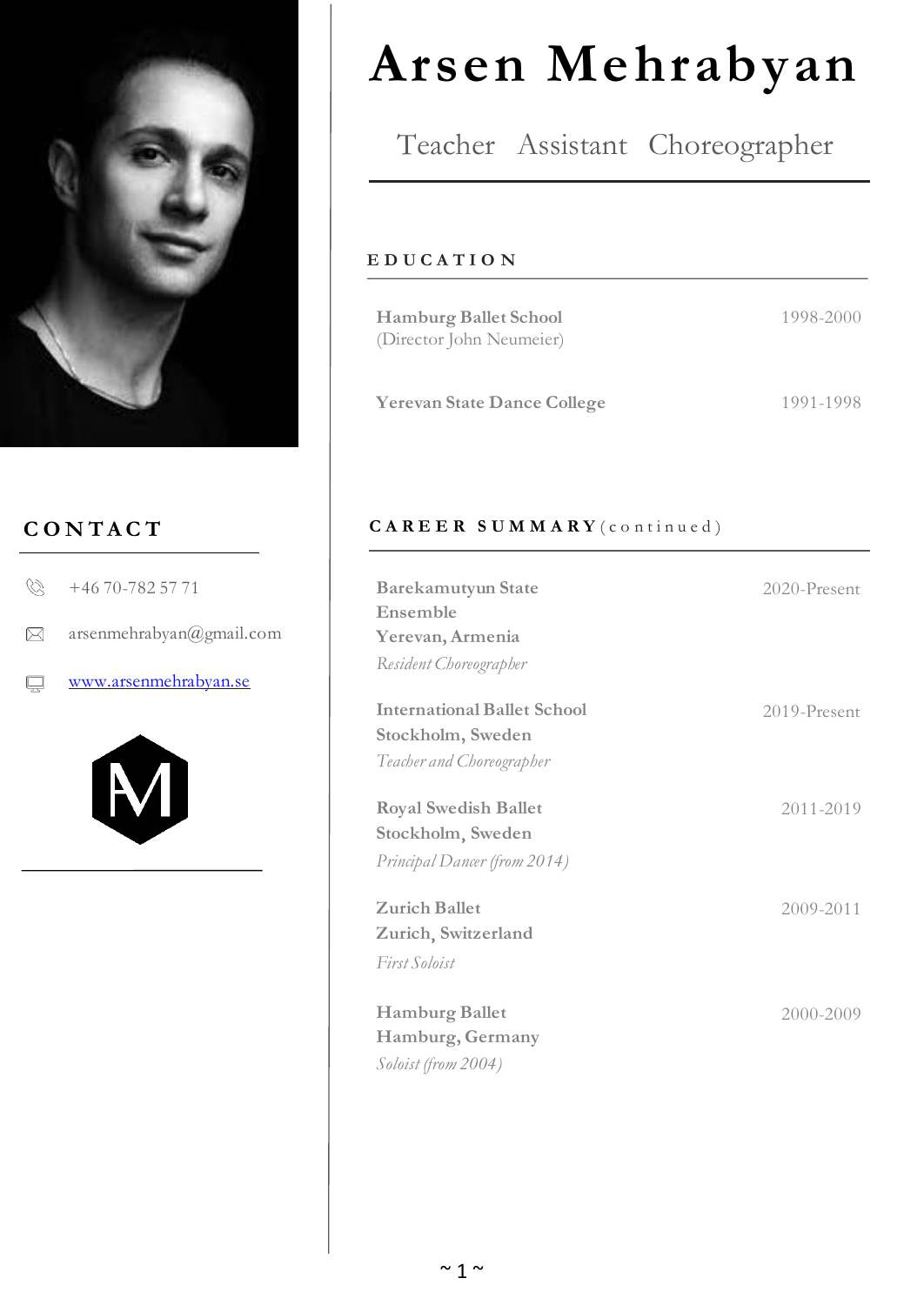#### **C O R E S K I L L S**

| $\rightarrow$ Ballet<br>$\rightarrow$ Contemporary Dance<br>$\rightarrow$ Classical Dance Approach               | <b>Honored Artist</b><br>Republic of Armenia                                                              |
|------------------------------------------------------------------------------------------------------------------|-----------------------------------------------------------------------------------------------------------|
| $\rightarrow$ Rehearsals<br>$\rightarrow$ Choreography                                                           | Nominated dancer of the year<br>Germany                                                                   |
| PERFORMANCE SKILLS                                                                                               | <b>Special Jury Prize at Nagoya</b><br><b>International Ballet Competition</b><br>Nagoya, Japan           |
| $\rightarrow$ Physical Strength<br>$\rightarrow$ Endurance<br>$\rightarrow$ Rhythm<br>$\rightarrow$ Good Posture | Dr. Wilhelm Oberdorfer prize<br>for upcoming young talent at<br><b>Hamburg Ballet</b><br>Hamburg, Germany |
| $\rightarrow$ Mobility/Flexibility                                                                               | Gold Medal & Anniversary prize<br>at Varna International Ballet<br>Competition<br>Varna, Bulgaria         |
| LANGUAGES<br>Armenian (native)<br>Russian (fluent)<br>English (fluent)                                           | 3rd prize at Vaganova<br><b>International Ballet Competition</b><br>Saint Petersburg, Russia              |
| German (fluent)                                                                                                  | <b>Finalist at Prix-de-Lausanne</b><br><b>International Ballet Competition</b><br>Lausanne, Switzerland   |
|                                                                                                                  | Gold medal at Amadeus Ballet<br>Competition<br>Yerevan, Armenia                                           |

#### **C O M P E T I T I O N S & K E Y A C H I E V E M E N T S**

2017

2015

2005

2003

2002

1998

1998

1997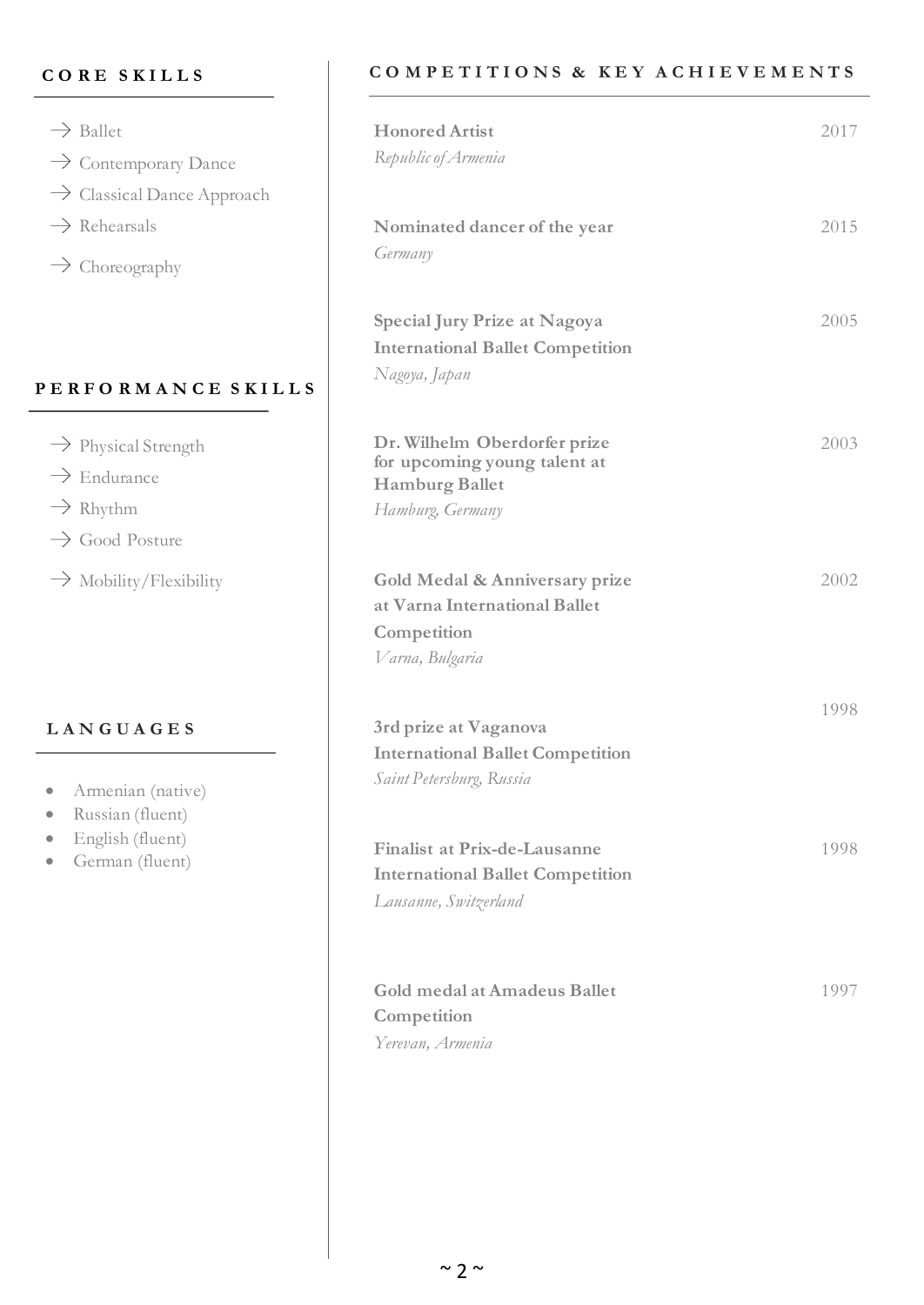#### **I N T E R N A T I O N A L C H O R E O G R A P H E R S A S S I S T A N T**

State Theatre Kośice

2022

 $\overline{\phantom{0}}$ 

- Teatro dell`Opera di Roma 2019
- Royal New Zealand Ballet

2018

#### **C O - F O U N D E R & C H O R E O G R A P H E R « F O R C E F U L F E E L I N G S » D A N C E S H O W**

| «The Show» Pjazza Teatru Rjal<br>Valetta, Malta                                                                                                                                                                                                                                                                                                                        | 2019             |
|------------------------------------------------------------------------------------------------------------------------------------------------------------------------------------------------------------------------------------------------------------------------------------------------------------------------------------------------------------------------|------------------|
| «The Show» Performance dedicated 25th<br>Anniversary of the establishment and diplomatic<br>relations between Sweden and Armenia<br>«Vasateater» Stockholm, Sweden                                                                                                                                                                                                     | 2017             |
| «Forceful Feelings Show»<br>Ballet 2000 Prix presents<br>Maya Plisetskaya Awards in Cannes<br>A special medal awarded to «Forceful Feelings»<br>an unusual all-male group of Armenian dancers,<br>all of whom principal dancers with international<br>troupes but committed to raising an awareness,<br>around the world, of Ballet in their country<br>Cannes, France | 2016             |
| Prix de Lausanne is honoured to welcome at the<br>final gala performance former prize winners<br><b>Armenian Ballet troupe «Forceful Feelings»</b><br>«Serenity» choreography by Arsen Mehrabyan<br>Lausanne, Switzerland                                                                                                                                              | 2015             |
| «Crossing Roads» with Special Guest Tigran<br>Hamasyan at Opera and Ballet National<br><b>Academic Theater</b><br>Yerevan, Armenia                                                                                                                                                                                                                                     | 2014             |
| <b>Mittelfest</b><br>Udine, Italy                                                                                                                                                                                                                                                                                                                                      | 2011             |
| Giestag Theater Carl-Orff-Saal<br>Munich, Germany                                                                                                                                                                                                                                                                                                                      | 2010, 2014       |
| A.Spendaryan National Academic<br><b>State Opera and Ballett</b><br>Yerevan, Armenia                                                                                                                                                                                                                                                                                   | 2006, 2007, 2011 |

#### **R E F E R E N C E S**



References available on request